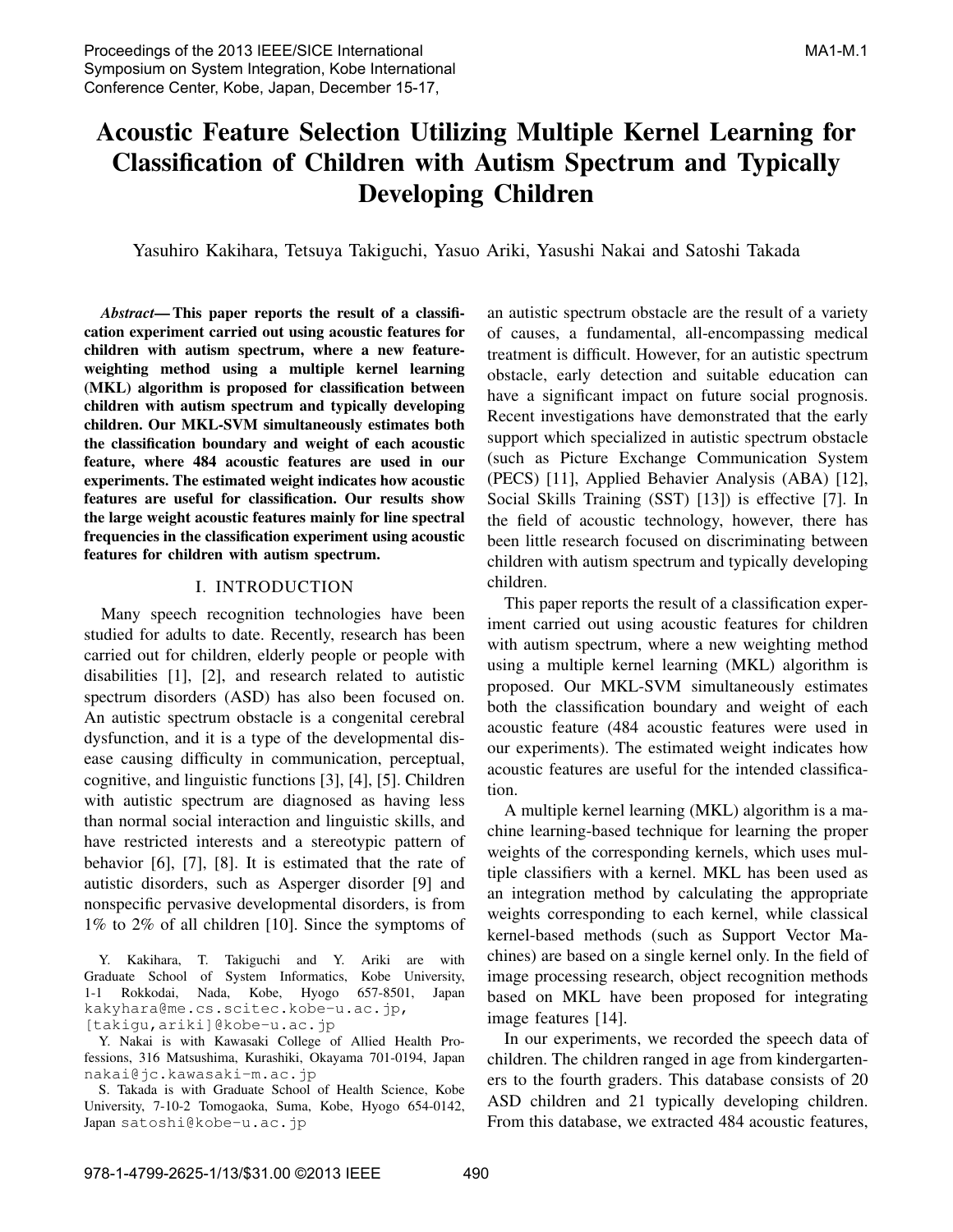

Fig. 1. System outline for MKL-SVM

such as mel-frequency cepstral coefficients, linear predictive coding (LPC) coefficients, and so on. Fig. 1 shows an outline of our MKL-SVM. MKL-SVM was performed for selection and weighting for acoustic features for discriminating between children with autism spectrum and children who are developing typically. In our MKL-based approach, 484 acoustic features are separately weighted. Each weight value calculated by MKL indicates how useful each acoustic feature is for classifying the speech data of children with autism spectrum and typically developing children.

### II. FEATURE SELECTION AND CLASSIFICATION USING MKL-SVM

In this paper, we used an open-source openEAR [15], [16] to extract features, such signal energy, FFT-spectrum, mel-spectrum, MFCC, line spectral frequencies (line spectral pairs), pitch, voice quality (Harmonics-To-Noise Ratio), LPC coefficients, Perpetual Linear Predictive coefficients, formants, and so on. In our experiments, 484 acoustic features are used for classification of children with autism spectrum and typically developing children. We extracted 484 dimensional features per word by using openEAR. The 484 dimensional features consist of combination 44 acoustic features (such as formant feature, stress accent, pitch accent, and sound articulation) and 11 statistical functions (such as maximum, minimum, range and mean). Table I shows the details of 44 acoustic features and 11 statistical functions.

In this paper, each dimensional feature for discrimination is newly weighted by employing a featureweighting method based on Multiple Kernel Learning (MKL) in order to obtain the dimensional feature having information that is useful for classifying ASD. Then, the estimated dimensional feature for discrimination is classified by SVM.

The MKL [17] algorithm has been used to integrate multiple conventional kernel-based methods, such as SVMs, which rely only on a single kernel (see Fig. 2, upper panel) by assigning appropriate weights to those multiple component kernels. In a MKL framework, a combined kernel function is defined as a linear combination of the base kernel.

$$
k(\mathbf{X}_i, \mathbf{X}_j) = \sum_l \beta_l k_l(\mathbf{X}_i, \mathbf{X}_j)
$$
 (1)

Here *k<sup>l</sup>* is the *l*-th base kernel computed from the *i*-th and *j*-th samples of the acoustic feature  $X_i$  and  $X_j$ , and the non-negative coefficient  $\beta_l$  represents the weight of the base kernel. The MKL approach for SVMs has been originally used to improve classifier performance by combining various classifiers with different kernels, each receiving the same feature vector (see Fig. 2, middle panel). Longworth [18] combines various dynamic kernels, including derivative kernel and parametric kernels, using MKL for speaker verification. In recent image recognition research, however, the MKL approach begun to be used for the purpose of feature vector selection or weighting.

For this purpose, the weight is independently trained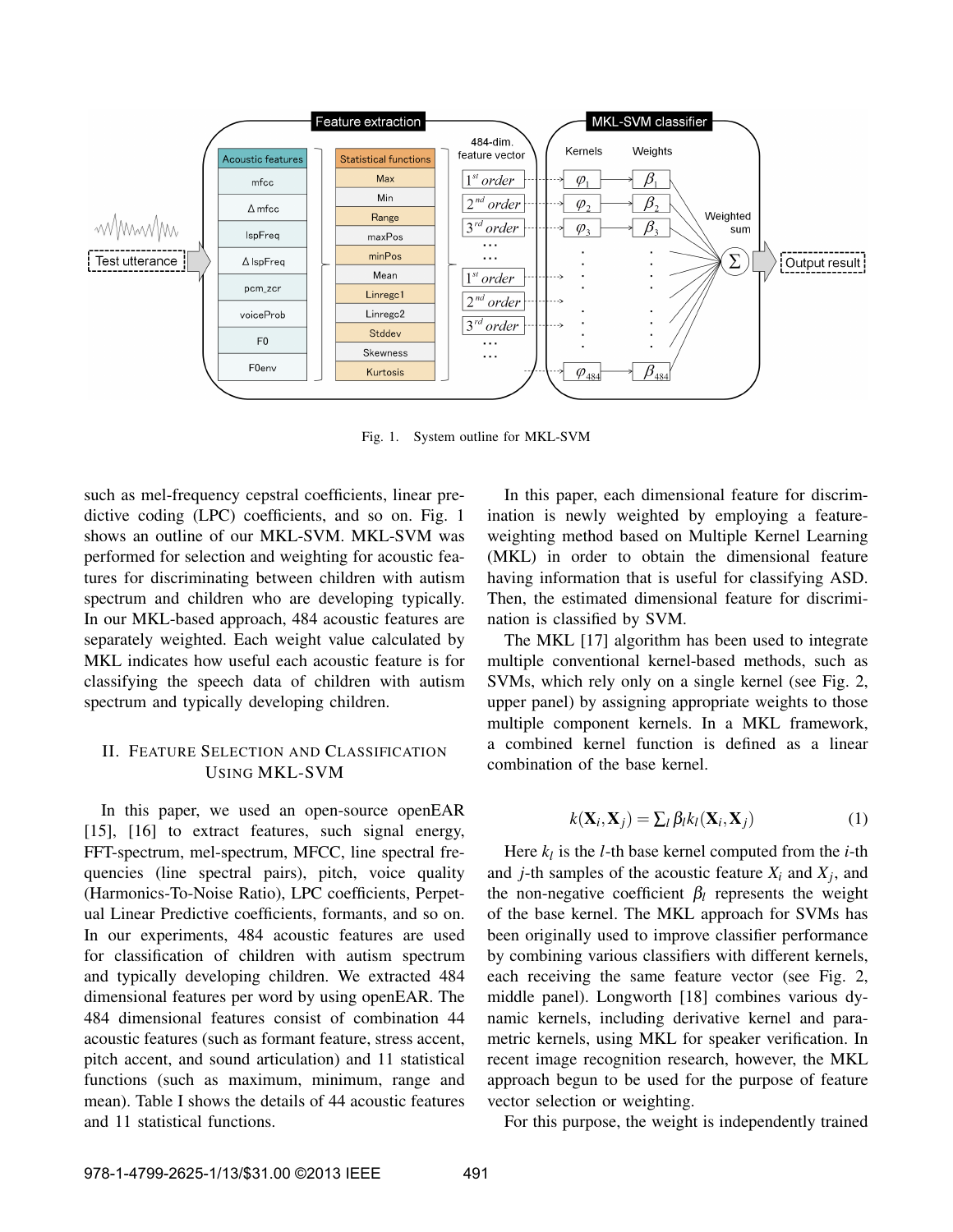| <b>TABLE I</b>                                                 |
|----------------------------------------------------------------|
| 44 DIMENSIONAL ACOUSTIC FEATURES AND 11 STATISTICAL FUNCTIONS. |

| Acoustic features                                                |                                                             | dim. |  |
|------------------------------------------------------------------|-------------------------------------------------------------|------|--|
| mfcc                                                             | Mel-Frequency cepstral coefficients.                        |      |  |
| $\Delta$ mfcc                                                    | Delta Mel-Frequency cepstral coefficients.                  |      |  |
| <b>IspFreq</b>                                                   | Line spectral pair frequencies.                             | 8    |  |
| $\Delta$ IspFreq                                                 | Delta Line spectral pair frequencies.                       |      |  |
| pcm_zcr                                                          | Zero-crossing rate of time signal (frame-based).            |      |  |
| voiceProb                                                        | Voicing probability computed from autocorrelation function. |      |  |
| F0                                                               | Fundamental frequency computed from the Cepstrum.           |      |  |
| F0env<br>Envelope of the smoothed fundamental frequency contour. |                                                             |      |  |

|                                                                          | <b>Statistical functions</b>                    |  |  |
|--------------------------------------------------------------------------|-------------------------------------------------|--|--|
| <b>Max</b>                                                               | Maximum value of contour.                       |  |  |
| Min                                                                      | Minimum value of contour.                       |  |  |
| Range                                                                    | $Max. - Min.$                                   |  |  |
| maxPos                                                                   | Absolute position of maximum value.             |  |  |
| minPos                                                                   | Absolute position of minimum value.             |  |  |
| Mean                                                                     | Arithmetic mean of contour.                     |  |  |
| Linregc1                                                                 | Slope (m) of a linear approximation of contour. |  |  |
| Offset (t) of a linear approximation of contour.<br>Linregc <sub>2</sub> |                                                 |  |  |
| Stddev                                                                   | Standard deviation of values in contour.        |  |  |
| Skewness                                                                 | Skewness (3rd order moment).                    |  |  |
| Kurtosis                                                                 | Kurtosis (4th order moment).                    |  |  |

. Conventional single-kernel SVM



· Original Multiple kernel learning



·Multiple kernels for feature weighting



Fig. 2. A conventional SVM with single-kernel, original MKL for SVMs and a new weighting method based on MKL

for each base kernel receiving some different feature vectors [14]. In this paper, we propose a featureweighting method for dimensional feature, where the weights of each dimensional feature are trained by MKL, defining the base kernels for each dimensional feature (see Fig. 2, lower panel).

$$
k(\mathbf{X}_i, \mathbf{X}_j) = \sum_d \beta_d k_d(X_i(d), X_j(d)) \tag{2}
$$

The kernel weight  $\beta_d$  is trained in the SVM framework (i.e., maximum-margin based scheme). In the SVM framework, the MKL criterion is defined by the following objective function [17].

$$
\max_{\alpha,\beta} \sum_{i} \alpha_{i} - \frac{1}{2} \sum_{i,j} \alpha_{i} \alpha_{j} y_{i} y_{j} \sum_{d} \beta_{d} k_{d} (X_{i}(d), X_{j}(d))
$$
\n
$$
s.t. \begin{cases} \sum_{i} y_{i} \alpha_{i} = 0, & 0 \le \alpha_{i} \le C \\ \sum_{d} \beta_{d} = 1, & \beta_{d} \ge 0 \end{cases} (3)
$$

Here  $\alpha_i$  is the Lagrange coefficient, and  $y_i =$ {+1,−1} denotes the class label of example *X<sup>i</sup>* . *C* determines the trade-off between the margin and training data error. In (3), both  $\alpha_i$  and  $\beta_d$  are optimized by a two-step iterative procedure. In the first step, β*<sup>d</sup>* is fixed, and  $\alpha_i$  is updated by a standard SVM solver. In the second step,  $\alpha_i$  is fixed, and  $\beta_d$  is updated. In this paper, we use  $SVM^{light}$  [19] to obtain  $\alpha_i$ , and optimize  $\beta_d$  by a projected-gradient scheme [17], [20]. In this way, the feature weights and the classification boundary are trained simultaneously.

#### III. EXPERIMENTS

#### *A. Experiment Conditions*

In our experiments, we recorded the speech data of children. The children ranged in age from kindergarten-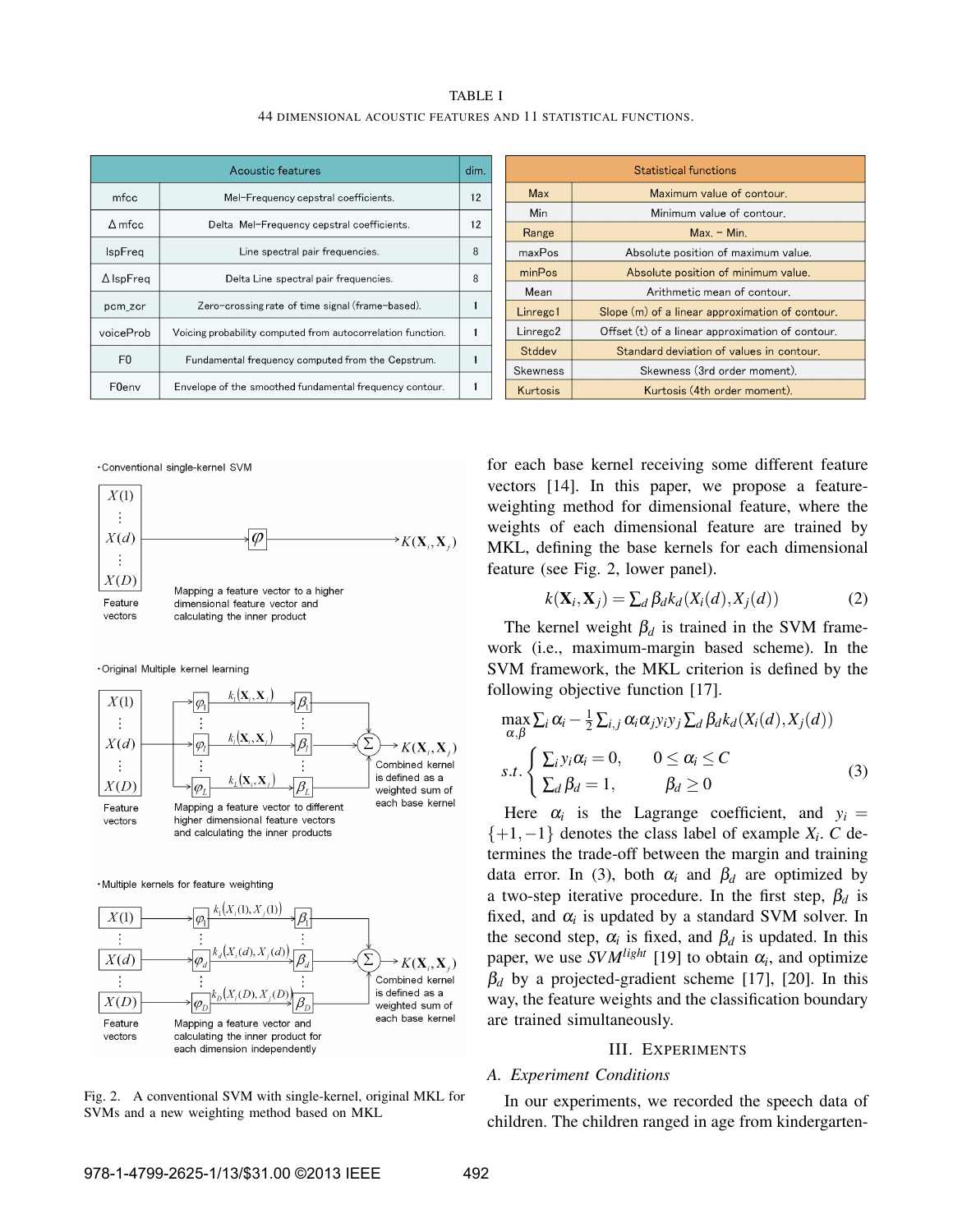

Fig. 3. Weight of features estimated by using MKL-SVM

ers to the fourth graders. This database consists 20 ASD children (1,560 words) and 21 typically developing children (1,508 words).

ASD participants were recruited from among the 4 to 9-year-old children who visited the Developmental Behavioral Pediatric Clinic of Kobe University Hospital between April and July 2010, after approval from the Medical Ethics Committee of Kobe University Graduate School of Medicine was received.

We divided this database into three and applied 3-fold cross-validation to our experiments. In 3-fold cross-validation, the original sample is randomly partitioned into 3 equal size subsamples. One subsample is used as the validation data for testing the model, and the other two subsamples are used as training data. The cross-validation process is then repeated three times (the folds), with each of the three subsamples used exactly once as the validation data. The average over the three results from the folds was then computed.

#### *B. Experiment Results*

Table II shows the classification accuracy for each method. The classification accuracy of MKL-SVM (80.2%) is 9.5% higher than that of SVM (70.7%). This result shows that MKL-SVM is effective in the classification of children with autism spectrum and typically developing children.

Fig. 3 and Table III show the weights of the best 31 features selected by MKL-SVM. Those results show that line spectral frequency, which is one of the formant features, is effective in the classification of children with autism spectrum and typically developing chil-

TABLE II CLASSIFICATION RESULTS

|                             | <b>SVM</b> | $SVM*$ | <b>MKL-SVM</b>       |
|-----------------------------|------------|--------|----------------------|
| Number of dims.             | 484        | $31*$  | $484 \rightarrow 31$ |
| Feature selection           |            |        |                      |
| Weighting                   |            |        |                      |
| Accuracy $\lceil \% \rceil$ | 70.7       | 79.7*  | 80.2                 |

dren.

In the Table II, SVM\* means SVM using the best 31 features selected by MKL-SVM. The classification accuracy of SVM\* (79.7%) is 9.0% higher than that of SVM using 484 features (70.7%) because of the feature selection. Also, the classification accurasy of MKL-SVM is 0.5% higher than that of SVM\* due to the feature weighting (and selection).

#### IV. CONCLUSION

This paper described the result of a classification experiment carried out on children with autism spectrum and typically developing children from kindergarteners to the fourth graders. In our proposed method, a new acoustic feature weighting method was presented using a multiple-kernel learning algorithm for our discrimination task.

In our MKL approach, the weight is independently trained for each base kernel receiving some different feature vectors. We propose a feature-weighting method for dimensional feature, where the weights of each dimensional feature are trained by MKL, defining the base kernels for each dimensional feature.